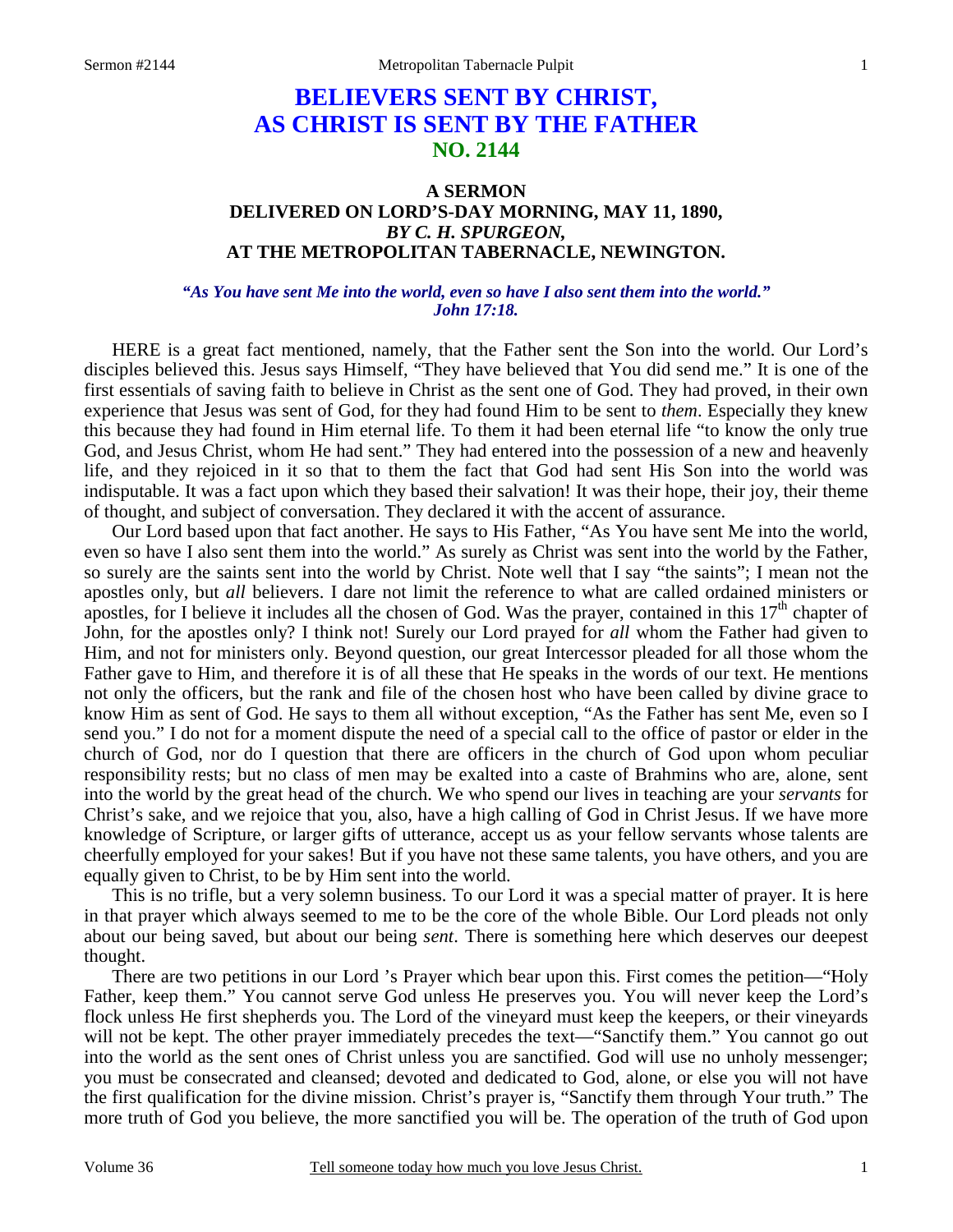the mind is to separate a man from the world unto the service of God. Just in proportion as truth is given up, worldliness and frivolity are sure to prevail. A church which grows so enlightened as to neglect the doctrines of grace also falls in love with the vain amusements of the world. It has been so in all past ages, and it is sadly so today. But a church which, in a living way, holds fast the truth once and for all delivered to the saints will also separate itself from the ways of the world; in fact, the world and the worldly church will shun it, and push it into the place of separation. The more separated we are, after our Master's fashion, the more fit shall we be to do His bidding!

 Our Lord was evidently most careful as to our commission which He bases upon His own commission, and declares to be as certain and real as His own sending by the Father. He so values this that He prays, "Father, keep them," and, "Father, sanctify them." May those two prayers be heard for *us,* and then we shall stand with our loins girt, our shoes on our feet, our lamps trimmed, and our lights burning, ready to go forth at the command of the Most High to the very ends of the earth! Our mission by Jesus grows out of His mission by the Father; and we may learn much about it by considering how the Father sent the Son to be the Savior of the world.

**I.** I would open up this subject by asking you, first, to CONSIDER WHAT OUR LORD'S BEING SENT INVOLVED TO HIMSELF, for, to a large extent, there will be a parallel between His being sent and ours. The parallel is drawn by way of *quality*, not of *equality*. Christ's commission is on a higher scale than ours; for He was sent to be a propitiation and covenant-head, and so came into positions which it would be presumption for us to dream of occupying. Still, there is a likeness, though it is only that of a drop in the sea.

 Our Lord's mission involved *complete subjection to the Father's will*. He said, "My Father is greater than I"; this did not relate to His essential nature and dignity as God, but to the *position* which He took up in reference to the Father when He was sent to be our Savior. He that sends is greater than He that is sent; the Savior took up that subordinate position that He might do the Father's will. From that time forth, so long as He remained under His commission, He did not speak His own words, nor do His own deeds; but He listened to the Father's will, and what the Father said to Him He both spoke and did. That is exactly where you and I have to place ourselves now, deliberately and unreservedly. Our Lord sends us, and we are to be, in very deed, subordinate to His command in all things! We are no longer masters; we have become servants. Our will is lost in the will of our glorious Superior. If we are ambitious, and our ambition is guided by wisdom, it will take us down to that basin, and the towel, and we shall be willing to wash the disciples' feet to show that we are sent by our condescending Lord. We shall, from now on, have no respect unto our own dignity or interest, but shall lay ourselves out to serve Him to whom we belong. Whatever He says to us, we shall aim to do. Although we are sons of God, yet now we are also *servants,* and we would not do our own will, but the will of Him that sent us. Oh, to be sound on this point, so as to yield our members in perfect obedience, and even bring every thought into subjection to Christ! Oh, to die to self, and live in Christ! Can you drink of this cup, and be baptized with this baptism? I trust you can; and, if so, you shall fulfill the errand upon which He sends you.

 This meant for our Lord *the quitting of His rest*. He reigned in heaven, all angels paid Him homage; but when the Father sent Him, He left His high abode. He was laid in the manger, for there was no room for Him in the inn. Where the horned oxen fed, there must the holy child be cradled. The royalties of heaven are left behind; the rest which He enjoyed in the bosom of the Father must be renounced for toil, hunger, thirst, and weariness, and the death of the cross. Dear friends, you may serve the Lord, and yet be as happy as your Lord was; but if Jesus has sent you into the world, you are not to seek ease or comfort; you are not even to make your own *spiritual* comfort the first object of your thought. How nice that evening at home would be! But you are sent, and therefore must turn out to win souls. How delightful it would be to read that book through, and to leave the class alone! But you must not, for you are sent to instruct and save. From now on you are to consider nothing but how you can answer the design of Him who has sent you. Your aim must be to do the utmost possible for your Lord. The Christian who does much is still an idler if he could do more. We have never reached the point of diligence till we are doing all that lies in us, and are, even then, wishing to do far more. Bought with His precious blood, the vows of the Lord are upon us, and we renounce our natural love of ease, that we may please Him who has sent us.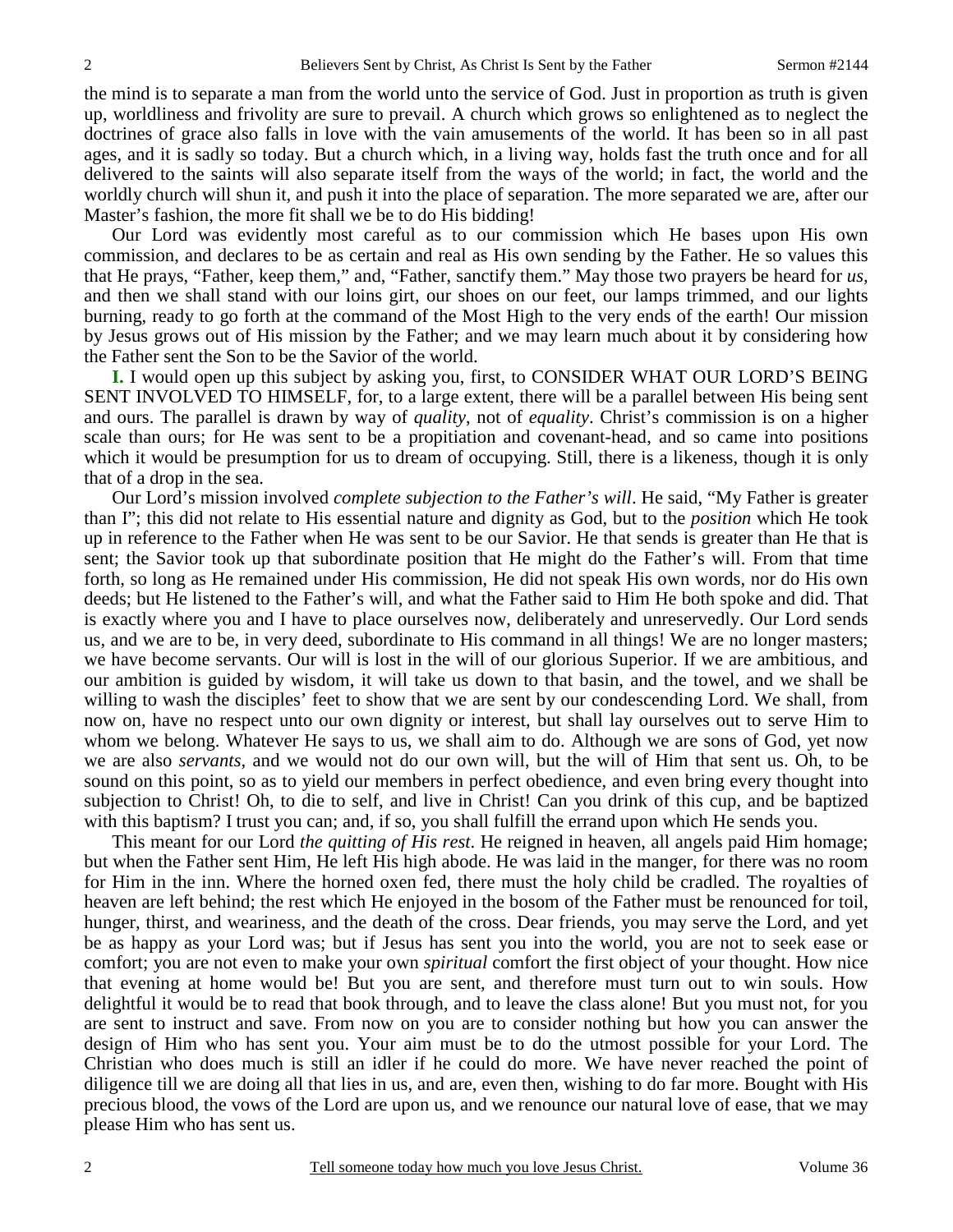When sent of God, the Savior also had *to forego even heaven itself*. He was here on earth the Godman, the Mediator, and He did not return to the splendor of His Father's court till He could say, "I have finished the work which You gave me to do, and now, O Father, glorify You Me." We must not sigh for heaven while so much is to be done on earth! The rest of glory will come soon; but just now we have to do with the work of grace. Let us stick to our work here below, and do it thoroughly, for our Lord has gone above, and is preparing a place for us. Is it not wonderful how God, even now, denies Himself for the salvation of men? Why does not our Lord come at once in His glory? Why do we not see the millennial reign begin? It is because of the long-suffering of God; He waits and puts off the closing scene because He is "not willing that any should perish, but that all should come to repentance." He keeps back even the glorious advent to give men space for salvation! That for which Jesus longs, and the Spirit longs, and the spouse longs, is kept back in mercy to the guilty! The Bridegroom postpones His marriage day that men may be brought to Him by the divine long-suffering. If Jesus can do this, surely we may well wait out of compassion to our fellow men. Even our hope of being forever with the Lord may wait a while. So long as there is another sinner for us to rescue, we will remain in this land of our exile. That is what our Lord means; the Father has sent Me from heaven, and kept Me out of heaven for the sake of men; and even so shall I detain *you* among the tents of Kedar for a while, that you may bring in My redeemed through the gospel.

 The words of our text are, "As you have sent Me *into the world*" and this implies *affinity with men*. Our Lord was not sent to the edge of the world to look over the fence and converse hopefully from a distance. He was sent right *into* the world! He took on human nature, and became bone of our bone. We read, "Then drew near unto Him all the publicans and sinners for to hear Him." He was a man among men. In this way Jesus has sent you, my brothers and sisters, into families, into offices, into establishments, into places where you labor for daily bread among a company of ungodly men. Do not cry out because you have thus to mingle with them! Your Lord was sent into the world, not, I say, to the outskirts of it, nor to some elevated mountain high above it from which He might look down; He was sent into the world in an emphatic sense, and so are you sent, wisely sent, to tarry even among unconverted, infidel, and impure men, that you may do for Christ His great work, and make known His salvation!

 He was sent into the world, and this involved *abiding in humiliation*. "The world knew Him not"; therefore the world knows *us* not, because it knew Him not. You are not sent into the world to be honored and pampered; nor even to receive your righteous due. If God aimed at *your* immediate glorification, He would take you to heaven; but He aims at your *humiliation,* that you may be like His First-Born. You are to have fellowship with the Only-Begotten in many ways, and among the rest you are to be partakers of His suffering! Expect to be misunderstood, misrepresented, belied, ridiculed, and so forth; for so was the Sent of the Father. You are to expect evil treatment; for as the Father sent His Son into a world which was sure to treat Him ill, so has He sent you into the same world which will treat you in the same manner if you are like your Lord. Be not surprised at persecution, but expect it, and take it as part of the covenant consequences, for as Ishmael mocked Isaac, so will the seed after the flesh persecute that which is born according to promise.

 In a word, your being sent of Christ involves *unreserved dedication to His work*. When Christ came into the world, He did nothing but what His Father sent Him to do. He had no secondary objective of any sort. From the reservoir of His being no little stream trickled away in waste; the whole of it went to turn the great mill-wheel of His life. The whole current and force of His nature went in one way, working out one design. Now, as the Father sent Jesus, so has Jesus sent *you,* to be from now on by occupation a Christian. You are to be consecrated wholly and alone to the one objective for which Christ has set you apart. There may be other lawful objectives, but these you render subsidiary to the one objective of your life. You have but two eyes and those eyes look to your Lord. From now on you belong to Christ—body, soul and spirit—from the morning light to the evening shade, and through the night watches. There is not a hair of your head but what Jesus values; for He has put it down in the inventory—"the very hairs of your head are all numbered." Give Him, then, every single power, however feeble; give Him every part of your nature, however insignificant. Let your whole being be the Lord's for, "you are not your own; you are bought with a price." "This is a high standard," says one. My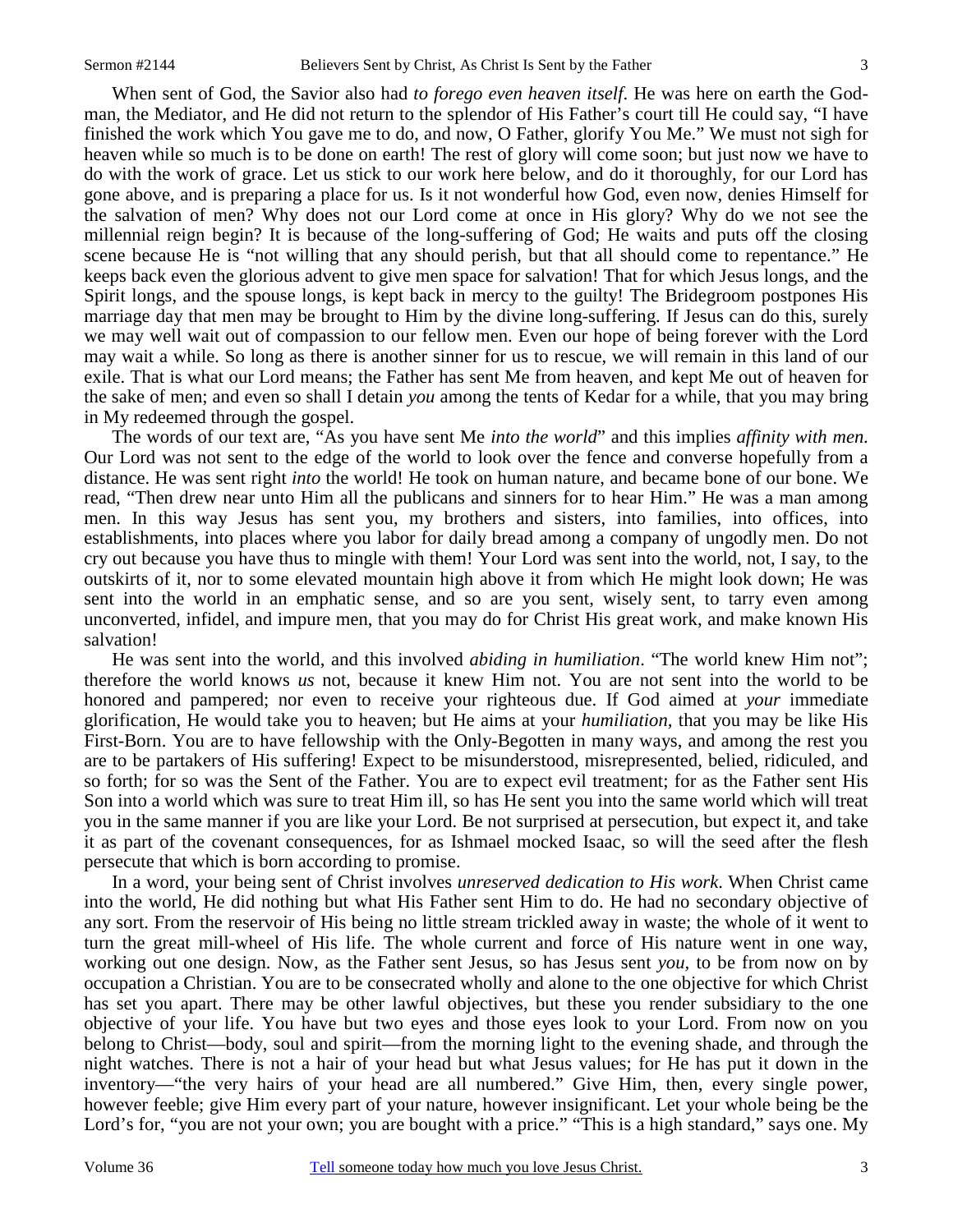brothers and sisters, it is none too high, and it is sad that any should think it so. God help you to know that you are sent, and clearly to perceive what your mission involves. We, too, are missioned from above! We, too, are to have a hand in the saving of the world!

**II.** Secondly, having thus shown you the parallel so far, I now ask you to CONSIDER WHY OUR LORD WAS SENT INTO THE WORLD.

*Our Lord came here with one design*. Christ was not sent to teach a correct system of philosophy. He was not Plato, but Jesus; not a sage, but a Savior. He could have solved the problems of the universe, but He did not even allude to them. He was not an Aristotle, ruling the world of human thought, although He could have done so easily had He chosen. Blessed be His name, He came to save from *sin,* and this no Plato or Aristotle could have done! All the sages and philosophers put together are not worth as much as the little finger of Christ! Christ entered into no rivalry with the academy; He came on a very different errand. Neither was our Lord sent to be an inventor or a discoverer. All the discoveries that have been made in modern times could have been at once revealed by Him, but that was not His objective, and He kept scrupulously to His one design. He could have told us the secret of the Dark Continent, but He was not sent for that end. He could have anticipated all that we have slowly learned, and saved the world the long processes of experiment and observation; but this was not the objective of His mission.

 He did not come to be a conqueror. God gave us in Him neither Alexander nor Caesar; of such slaughterers the world has always had enough and to spare! He conquers evil, but not by the sword. Our Lord did not come even to be a politician, a reformer of governments, a rectifier of social economics. There came one to Him who said, "Master, speak to my brother, that he divide the inheritance with me." You might have supposed that the Lord would have arbitrated in that case, but He did not do so, for He said, "Who made Me a judge or a divider over you?" He kept to His one business, and we shall be wise to do the same. Point me to a single instance in which He interfered with the government of Pilate, or of Herod! Had He anything to say about the tyranny of Caesar? When He takes Caesar's penny in His hand, He simply says, "Render unto Caesar the things which are Caesar's, and unto God the things that are God's." He was none of Caesar's, for He belonged to God, and to God alone! Should not Christian people take heed that they follow Christ in this unity of aim and purpose? This I know, I am not sent to preach to you any new philosophical system, or to advocate any political party, or to meddle with any of those social matters which can be better managed by others. It is mine to preach the gospel of the grace of God, and this one thing I do! If you can serve Christ, and your fellow man in any way, do it; but never get away from your one aim and purpose. If we are enabled to save men's souls by the Holy Spirit resting upon our teaching we may die content, even though we have left 50 other excellent things undone. There are enough of the dead to bury the dead! Burying the dead is a good work; but this will be a labor more congenial to the dead around us than to ourselves: let us leave it to them. We cannot do everything: let us do that which we are sent to do. Oh, that every Christian would feel that whatever else he would like to be, his first business is to be a servant of Christ! Your first concern is to serve Christ, and it ought to be your second concern to serve Christ! Then I would claim that it should be your third, and I shall get far on in numbers before I should allow any other character to take a leading position! May no possible objective bear any comparison in your desires and endeavors in comparison with your resolve to glorify God your Savior!

 Notice, further, that *our Lord was not sent to be ministered unto, but to minister*. I fear that many of His professed servants think they have been sent to be ministered unto. Their religion consists in coming to places of worship to be ministered unto. Through the week they would like to have very particular attention from the pastor and the church officers, and you hear them grumbling that they are not sufficiently looked after. Surely they must have been sent, not to minister, but to be ministered unto! Brethren, let us give them as much as we can of our services, for they evidently need them, but Jesus was not sent to be visited and waited on, and served; He came to minister to others, and He did so to the fullest! He could truly say, "I am among you as He that serves." Beloved friend, you know that it is more blessed to give than to receive; therefore feel it to be your joy to live as one who is sent by Jesus to be the servant of the church, and the winner of souls!

 Let us inquire what Christ's work was upon earth. It was, first, *to teach*. Wherever He went, He was an instructor of the ignorant. He preached of the kingdom, and of faith, and of divine grace. We are to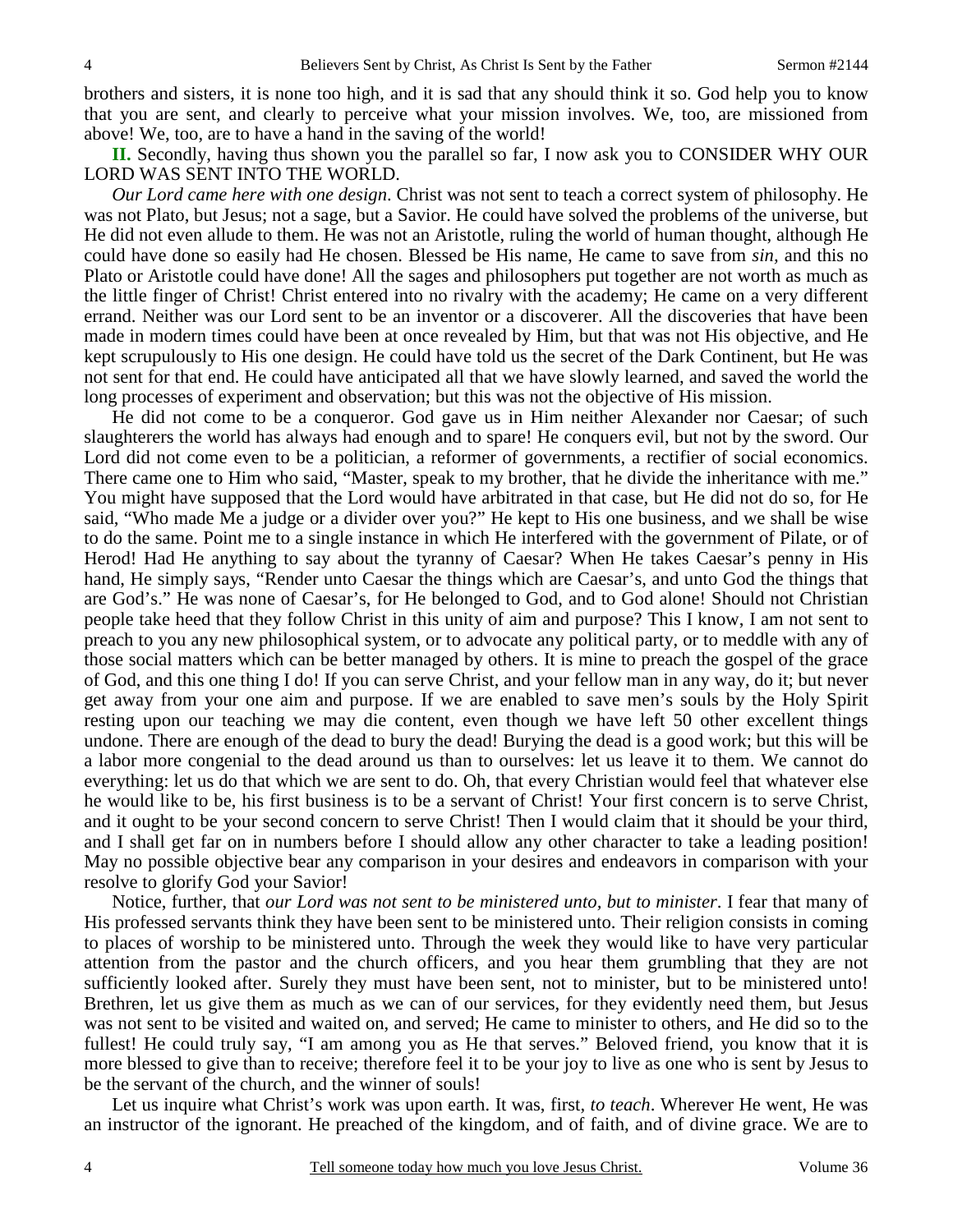teach. "I do not know anything," says one. Then do not tell it; but first go to the Lord and ask Him to teach *you* something; and as soon as ever you know the A B Cs of the gospel, go and teach somebody that A B C. You need not teach him D E F, and G H I till you have advanced so far yourself; but teach

all you are taught. Learn first, but when you have learned, then let others learn from you! As your Master, be teaching the gospel everywhere. Forget not that *He lived,* and His living was *teaching*. His actions were so many heads of His life-

sermon. His every movement was instructive. He went about doing good; make your life tally with your teaching, and make your life to be a part of your teaching—no, make it the best part of your discourse. The most solid and most emphatic teaching that comes from you should be what you *do* rather than what you say; and Christ has sent you into the world for that end.

 Our Lord came, also, *to suffer for the cause of truth and righteousness*. If you follow Him closely, you must expect to suffer, also. Do not cry out about it, as though some strange thing had happened to you. Take joyfully the spoiling of your good name. If Christ has sent you forth like sheep in the midst of wolves, wonder not that the wolf gives you a bite or two; is it not his nature? Let the wolf howl, but do not trouble yourself about it, for what else should a wolf do? When pain, weakness, and bodily infirmity seize on you, and you lie for days and weeks tossed with pain all through the sleepless nights, take it all patiently, and say, "I am sent to show patience, that men may see what grace can do."

 You are sent *to save men*. It is true that you have not to *redeem* them by blood; *that* the Lord has done most effectually! You have not to suffer as a substitute; for His one sacrifice has sufficed. But you are sent to seek and to save that which was lost by proclaiming salvation by Christ Jesus. Every man who is saved, himself, should feel that he is called at once to labor for the salvation of others! Your election is not only election to personal salvation, but to personal *service*. You are chosen that, through your being saved; others may be called into the like happiness. View this very clearly, and get it fixed in your minds, and then carry it out in your daily lives.

 "Ah," you say, "our Lord might very well give Himself up to His work; for if He had not done so, the whole world must have perished." Listen, *your work is also indispensable!* How is the work of Christ to be made effectual among the sons of men for their salvation? Must they not *hear* it, that they may believe it? How shall they hear without a preacher? I venture to say that as the salvation of man depended upon Christ, so, in another sense, the salvation of men at this hour depends upon the church of God. If believers do not go and preach Christ, who will? If you that love Him do not commend Him, who will? Do you think that the Houses of Parliament will ever meet together to consider the evangelization of the heathen? If the government did take such work in hand, it could do nothing, for it is not a fit agent, and it would hinder rather than help the good design. Do you think the worldlings, the skeptics, the critics will ever unite to spread the kingdom of Christ and save the souls of men? Do not dream it! If the church of God does not go forth on her holy errand, nothing will be done. "But it might be done by angels," says one. I know it might, but, "unto the angels has He not put in subjection the world to come, whereof we speak." He has committed unto *us* the word of reconciliation, even to us who are men; and we must attend to it, or great guilt will lie upon us. I should like every Christian to feel that he has to be the instrument of salvation to certain persons. It is all allotted; the whole country is measured and divided, and we have each our portion which we must conquer for our Lord! If I belong to the tribe of Judah, I have to help my brothers and sisters to drive out the Canaanites from our portion. If you belong to the tribe of Issachar, or Benjamin, you must look to your own allotment, and clear it of the enemy. Joshua is the leader, but every Israelite is in His army. Christ has power over all flesh, as the head of the body, and He has given to each of His members a portion of His power so that each member of His body has power over some portion of the "all flesh," and that power must be used in the giving of eternal life to as many as the Father has given to Jesus! God grant that you may feel this, and may go to your work as Christ went to His!

**III.** This leads me a little further, and I now invite you to CONSIDER HOW OUR LORD CAME; for this will show us how we ought to go forward when we are sent.

 First, our Lord came *with alacrity*. The work of our Redeemer was no forced work. He was sent; but He willingly came—

#### *"Down from the shining seats above*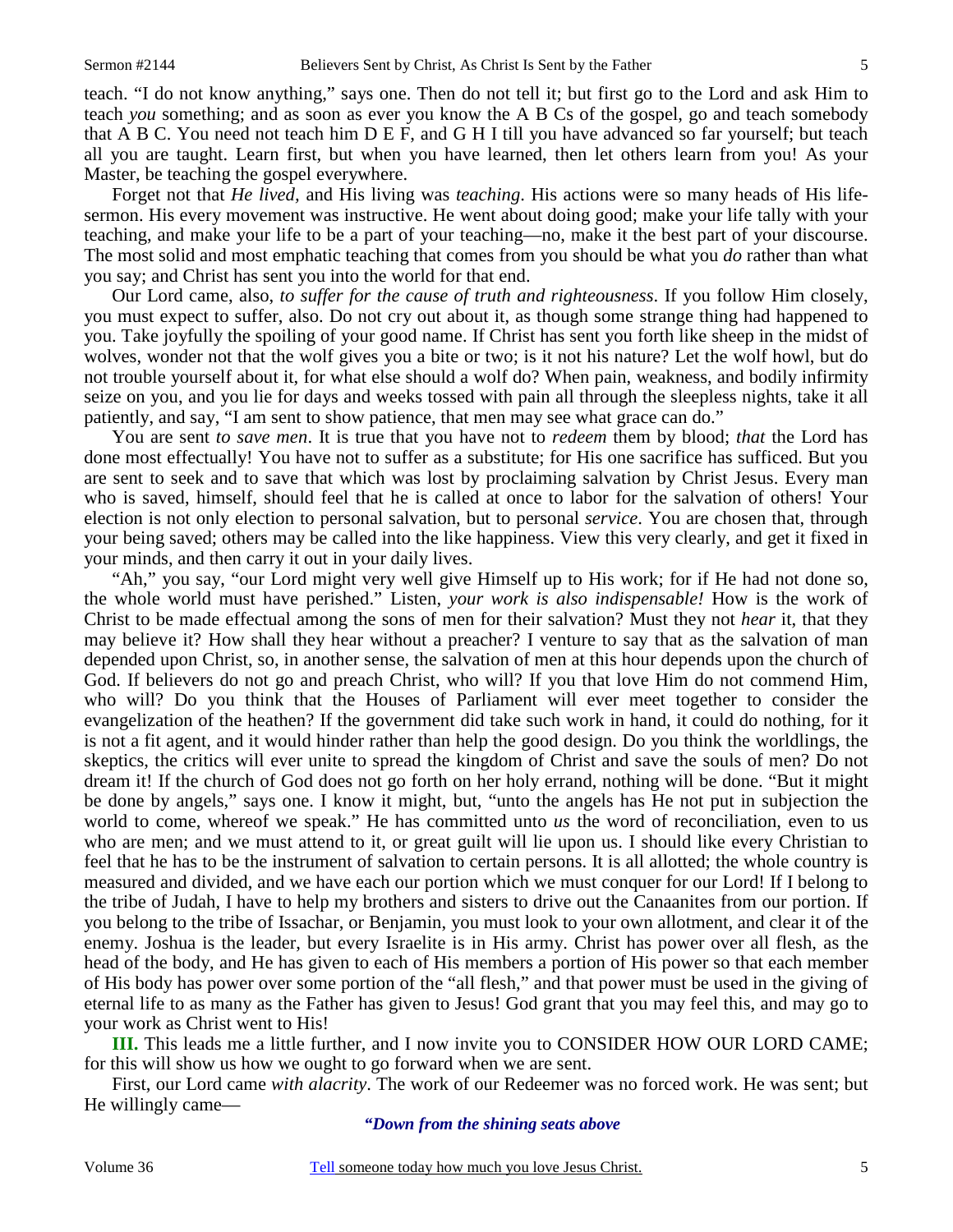## *With joyful haste He fled."*

"Lo, I come to do Your will, O God," He said. He came cheerfully among the sons of men. You that are sent of Christ must always go gladly to your service; never look as if you were driven to the field like oxen which love not the plow. God does not delight in a slavish spirit. If we serve Christ because of the yoke of duty, we shall serve badly; but when our service is our pleasure; when we thank God that to us is this grace given that we should "preach among the Gentiles the unsearchable riches of Christ," then we shall labor wisely, zealously, and acceptably.

 Next, our Lord came *with authority*. The Lord God had sent Him. He had the Father at His back. Be sure that when Jesus sends you, you are invested with authority, and they that despise you do it at their peril. Your blunders and mistakes are not authorized; but so far as you speak His Word with a desire for His glory, he that receives you receives Christ, even as our Lord said, "He that receives Me receives Him that sent Me." God is with you, be not afraid; your Lord will not let your words fall to the ground.

 Our Lord came *with ability*, too. What did His ability consist in? Mainly in this—"The Spirit of the Lord is upon Me, because He has anointed Me." This is also where your sufficiency must be found, and you can have as much as you please of it. You cannot get every faculty of the brain, but you can have every influence of the Spirit. It may be you cannot reach the highest form of education or of utterance, but these things are not vital; God can speak by your stammering tongue, even as in the case of Moses. You shall do the Lord's work, and do it well, if you are anointed of the Holy Spirit. He who does Christ's work in Christ's power works an abiding work which will eternally glorify God. He who sends us out into the world to carry the gospel to every creature will give us divine grace to obey His bidding.

 Our Lord came *with absorption*. Jesus came, as I have said before, to do what He was sent to do, and nothing else. He meddled with nothing beyond His vocation; every thought of His manhood, every power of His Godhead, He devoted to fulfilling the errand on which He came. His zeal had eaten Him up. He was covered with it as with a cloak. The man Christ was all on fire, and all on fire with one desire, that He might finish the work which His Father had given Him to do; for this joy He endured the cross, despising the shame.

 Our Lord came *with abiding resolve* to go through with His mission to the end. He never thought of going back. He steadfastly set His face to go to Jerusalem. He pressed through shame and through death to accomplish our redemption. In these days we shall not do much unless we have a desperate determination to persevere in the teeth of difficulties. Those who can go back will go back. Remember how Gideon proclaimed throughout the host, that if any man was faint-hearted he might go home? So do we proclaim today—go home if you are wavering! If you do not love Christ enough to be resolved to serve Him to the last, what is the good of you? You will break down, and lose us the victory at some important crisis. He that has been bought with the blood of Christ, and knows it, feels that he must endure to the end; for only he that endures to the end shall be saved. We go because our Lord's sending compels us. "Woe is unto me if I preach not the gospel!" Woe is unto you if you do not teach the children, or speak to individuals, or write letters, or in some way fulfill your mission!

**IV.** Bear with me a little, while I bid you CONSIDER HOW OUR LORD BEHAVED AS THE SENT ONE. Oh, that we may learn from Him how to fulfill our own mission!

 Our Lord *began early*. While He was yet a youth, He said, "Know you not that I must be about My Father's business?" As soon as ever a man is converted, he should inquire, "Lord, what will You have me do?" Young believer, do not let many weeks pass over your head before you have attempted something for your Lord! I will correct that exhortation; I wish you would not let a *single day* pass away without your bearing testimony for your Master.

 But, next, *our Lord waited very patiently*. He was 30 years old before He preached openly. We do not know all that He did in the workshop at Nazareth. Is it not possible that He supported His widowed mother by His labor? We do not know, but of this we are sure, that it is the first duty of many young men to look after their parents. It is the duty of all to "show piety at home." Many Christian women will have done well if they have carried out home duties. She was a holy woman upon whose grave they placed this epitaph, "She made home happy." This is what Jesus did for the first 30 years of His life. He was doing the Father's will when He was a young man at home. Though He did not preach, yet while He was working and learning, He was carrying out the purpose for which He was sent.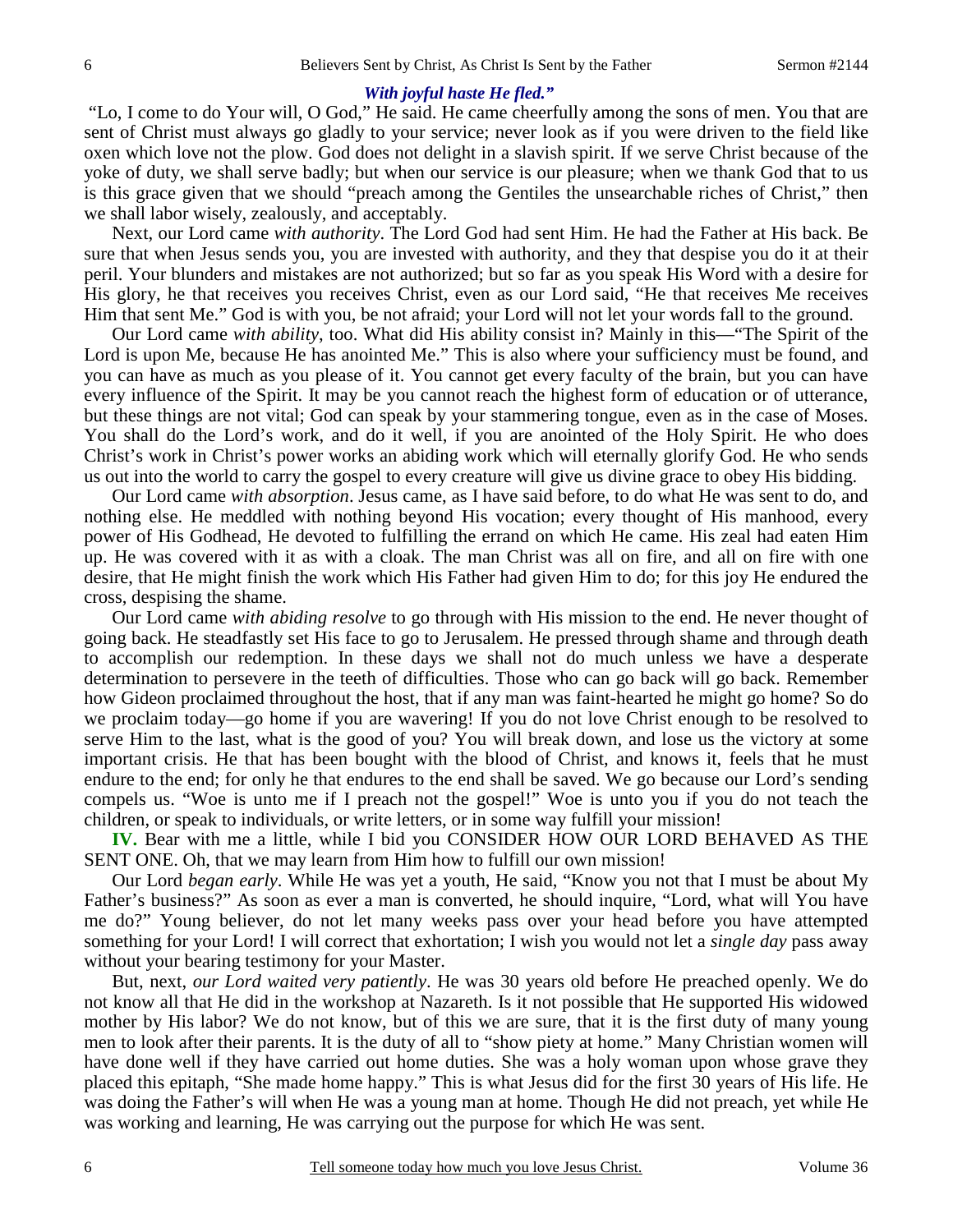When the time came for Him to commence His more public service, *He sought proper entrance* into it. He did not blunder into God's work by a rush and a leap; He went to John to be baptized, and to be publicly recognized as the Messiah. John was the porter, and he opened the gate to the Good Shepherd who came in by the door, and did not climb up some other way. He came to John who represented the prophetic chair of the Jewish church, and so He entered into His work as minister in a lawful and proper way. I like our young friends, when they feel their time has come for public service, to begin in right style and due order, carrying out the Lord's mind in the Lord's way. Willfulness in beginning may throw a man out of gear as to his future work; and it argues a spirit ill-prepared for acceptable service.

 That being passed, *see how He labored at His work*. He was always doing the Father's will. He worked all day, and every day, and everywhere, with everybody. Some Christian people can only render occasional service. They are very good at a Convention. They save up their holiness for meetings. At a religious gathering they are in fine form, but they are not everyday saints. The kind of person the church needs most is the maid-of-all-work; the worker who can turn his hand to anything which providence allots him, and is glad to do so, however humbling it may be. My venerated grandmother owned a set of choice china, which, I believe, is, part of it, in existence today. Why does it exist now? It has seen little service! It only came out on high-days and holidays; maybe once in six months when ministers and friends came to tea. It was a very nice set of old china; too good for children to break. Some Christians are like that fine old ware; it would not do to use them too often. They are too good for everyday. They do not teach their servants, and never try to win the poor people in their own neighborhood to Christ; but they talk well at a Conference. Oh, you fine bits of egg-shell china, I know you! Don't fear! I am not going to break you! Yet I would somewhat trouble you by the remark that in the case of such ware as you are, more pieces get broken in the cupboard than on the table! You will last all the longer if you get to work for Christ in everyday work! Jesus was not sent out for particular occasions, and neither are you. We use our Lord for a thousand hallowed purposes, and even so will He use us from time to time if we are but ready and willing.

 Notice about our Lord's service, that *His prayers always kept pace with His work*. This is where most of us fail. When our Lord had a long day's work, we find Him taking a long night's prayer. "I have so much to do," says one, "that I could not be long in prayer." That is putting the case upwards the wrong way! When you have most to do, you have most need to pray, and unless you keep up the proportion, your offering will fail in quality. The holy incense was sweet before God, because in that sacred compound there was a proportion of each spice; and so in our lives there must be a due measure of Word, work, prayer, and praise. I may say of prayer what one said of salt in the Scripture, "Salt without prescribing how much." Prayer can never be in excess. You can salt meat too much, but you cannot salt your service too much with prayer! If you are accustomed to pray in your walk and works, at all hours and seasons, you do not err. There never will be in any of us a superfluity of devotion. God help you to be like His Son, who, though He was sent, and had the Father with Him, yet could not live without prayer! May you not only feel your need of prayer, but fill up that need abundantly!

 Once more, in all that Jesus did *He remained in constant fellowship with the Father*. He said, "He that sent Me is with Me." That is a beautiful sentence. Let me repeat it—"He that sent Me is with Me." The great Father had never to call to Jesus and say, "Come nearer. You are departing from Me. You are too busy with Mary and Lazarus, and Peter and John, and so You are forgetting Me." No, no. He did always the things that pleased God, and He was always in communion with the great Father in everything that He did. "Ah!" says one, "it is hard to commune with God, and be very busy." Yes, but it will prove harder, still, to have been very busy, and *not* to have dwelt with God. It is easy to do much when you walk with God; and easier still to make a great fuss, and do nothing because the Lord is away. To get near omnipotence will not make *you* omnipotent, but it will make you *feel* omnipotence working with you. Oh, that we might thus dwell with God as Jesus did; for He has sent us for this, even as the Father sent Him!

 I would leave with you four words. We are sent; therefore whenever we try to press Christ upon men *we are not guilty of intrusion*. We have sometimes known strangers asked in this place about their souls, by certain of our friends, and they have grown angry at such a question. This is very silly of them, is it not? But I hope the friend who meets with an angry answer will not be at all hurt. You are not intrusive